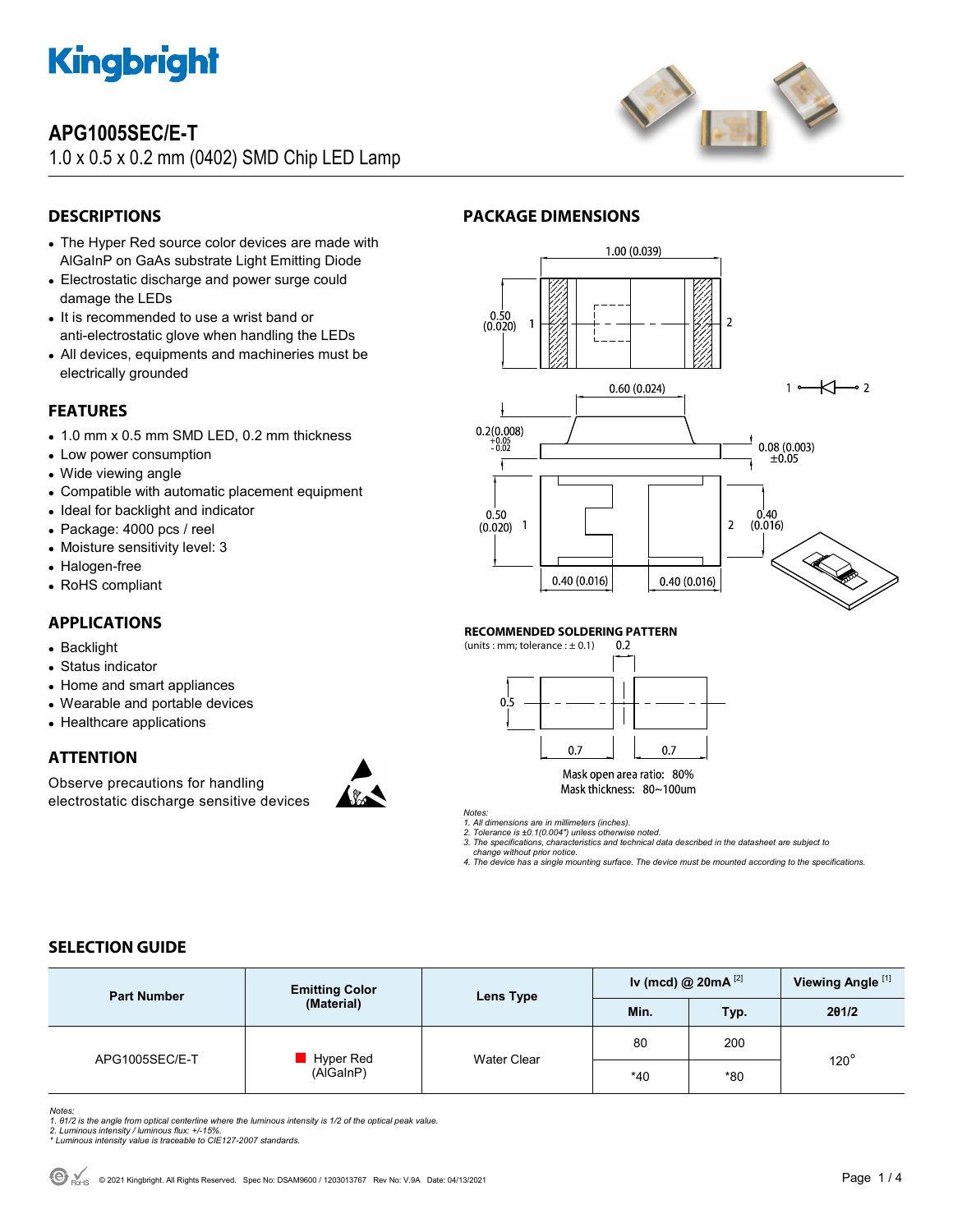# **Kingbright**

#### **ELECTRICAL / OPTICAL CHARACTERISTICS at T<sub>A</sub>=25°C**

| <b>Parameter</b>                                                                                               | Symbol                     | <b>Emitting Color</b> | Value  |                              | <b>Unit</b>           |
|----------------------------------------------------------------------------------------------------------------|----------------------------|-----------------------|--------|------------------------------|-----------------------|
|                                                                                                                |                            |                       | Typ.   | Max.                         |                       |
| Wavelength at Peak Emission $I_F$ = 20mA                                                                       | $\lambda_{\rm peak}$       | Hyper Red             | 632    | $\overline{\phantom{0}}$     | nm                    |
| Dominant Wavelength $I_F$ = 20mA                                                                               | $\lambda_{\text{dom}}$ [1] | Hyper Red             | 624    | $\overline{\phantom{a}}$     | nm                    |
| Spectral Bandwidth at 50% Φ REL MAX<br>$I_F = 20mA$                                                            | Δλ                         | Hyper Red             | 20     | $\overline{a}$               | nm                    |
| Capacitance                                                                                                    | C                          | Hyper Red             | 25     | $\overline{\phantom{0}}$     | pF                    |
| Forward Voltage $I_F$ = 20mA                                                                                   | $V_F$ <sup>[2]</sup>       | Hyper Red             | 2.0    | 2.4                          | $\vee$                |
| Reverse Current ( $V_R$ = 5V)                                                                                  | $I_{\rm R}$                | Hyper Red             |        | 10                           | μA                    |
| Temperature Coefficient of $\lambda_{peak}$<br>$I_F$ = 20mA, -10°C $\leq T \leq 85$ °C                         | $TC_{\lambda peak}$        | Hyper Red             | 0.13   | $\qquad \qquad \blacksquare$ | $nm$ <sup>o</sup> $C$ |
| Temperature Coefficient of $\lambda_{\text{dom}}$<br>$I_F = 20$ mA, -10°C $\le T \le 85$ °C                    | $TC_{\lambda dom}$         | Hyper Red             | 0.06   | $\overline{\phantom{a}}$     | nm/°C                 |
| Temperature Coefficient of $V_F$<br>$I_F = 20 \text{mA}, -10^{\circ} \text{C} \leq T \leq 85^{\circ} \text{C}$ | $TC_{V}$                   | Hyper Red             | $-1.9$ | $\overline{\phantom{a}}$     | $mV$ °C               |

*Notes:* 

*1. The dominant wavelength (*λ*d) above is the setup value of the sorting machine. (Tolerance* λ*d : ±1nm. ) 2. Forward voltage: ±0.1V.* 

3. Wavelength value is traceable to CIE127-2007 standards.<br>4. Excess driving current and / or operating temperature higher than recommended conditions may result in severe light degradation or premature failure.

#### **ABSOLUTE MAXIMUM RATINGS at T<sub>A</sub>=25°C**

| <b>Parameter</b>                             | Symbol                  | Value          | <b>Unit</b>    |
|----------------------------------------------|-------------------------|----------------|----------------|
| Power Dissipation                            | $P_D$                   | 60             | mW             |
| Reverse Voltage                              | $V_R$                   | 5              | V              |
| Junction Temperature                         | $T_{j}$                 | 115            | $^{\circ}$ C   |
| <b>Operating Temperature</b>                 | $T_{op}$                | $-40$ to $+85$ | $^{\circ}C$    |
| Storage Temperature                          | $T_{\text{stg}}$        | $-40$ to $+85$ | $^{\circ}C$    |
| <b>DC Forward Current</b>                    | ΙF                      | 25             | mA             |
| <b>Peak Forward Current</b>                  | $I_{FM}$ <sup>[1]</sup> | 120            | mA             |
| Electrostatic Discharge Threshold (HBM)      | ۰                       | 3000           | V              |
| Thermal Resistance (Junction / Ambient)      | $R_{th}$ JA $^{[2]}$    | 470            | °C/W           |
| Thermal Resistance (Junction / Solder point) | $R_{th}$ JS $^{[2]}$    | 280            | $^{\circ}$ C/W |

Notes:<br>1. 1/10 Duty Cycle, 0.1ms Pulse Width.<br>2. R<sub>th JA</sub> ,R<sub>th JS</sub> Results from mounting on PC board FR4 (pad size ≥ 16 mm<sup>2</sup> per pad).<br>3. Relative humidity levels maintained between 40% and 60% in production area are re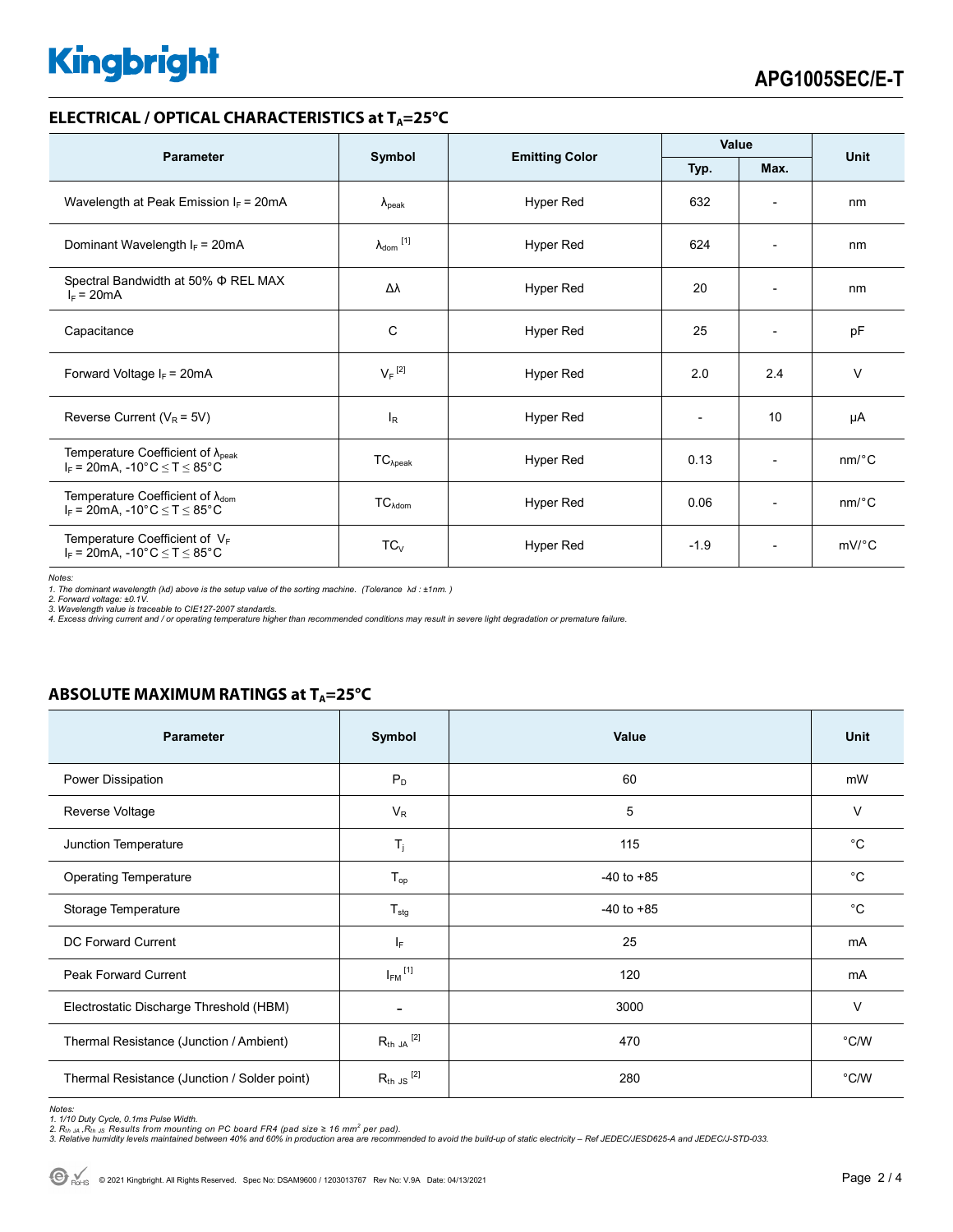## **Kingbright**

#### **TECHNICAL DATA**



#### **SPATIAL DISTRIBUTION**







#### **REFLOW SOLDERING PROFILE for LEAD-FREE SMD PROCESS <b>TAPE SPECIFICATIONS** (units : mm)



- *Notes: 1. Don't cause stress to the LEDs while it is exposed to high temperature. 2. The maximum number of reflow soldering passes is 2 times.*
- 
- *3. Reflow soldering is recommended. Other soldering methods are not recommended as they might cause damage to the product.*



#### **REEL DIMENSION** (units : mm)